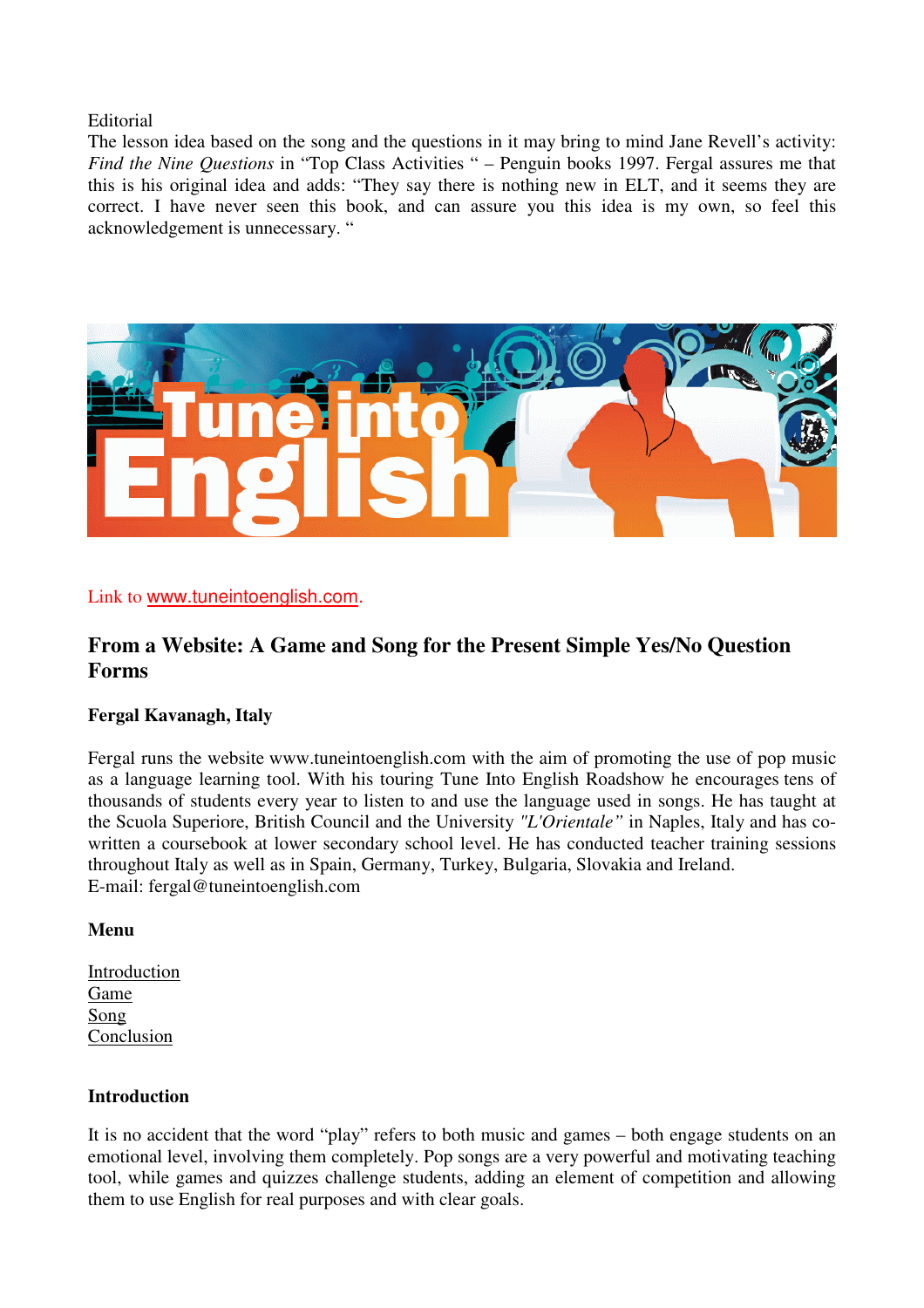The following benefits are common to using both games and songs in the classroom:

- Participation
- The student is at the centre of the learning process
- Involvement
- They are engaged emotionally effective learning (and indeed affective) is an emotional experience.
- Challenging, exciting
- A way of allowing learners to use language for a clear purpose
- Motivating
- Students will *want to,* as opposed to *have to,* use the target language.
- Encourage co-operative learning
- Students work in pairs or small groups, benefiting from each other's thoughts and ideas.
- Improve learner autonomy
- Develop a positive attitude
- Fun for both the teacher and the student!

This lesson plan uses both tools to practise yes/no question forms in the simple present at A1+ level, or higher.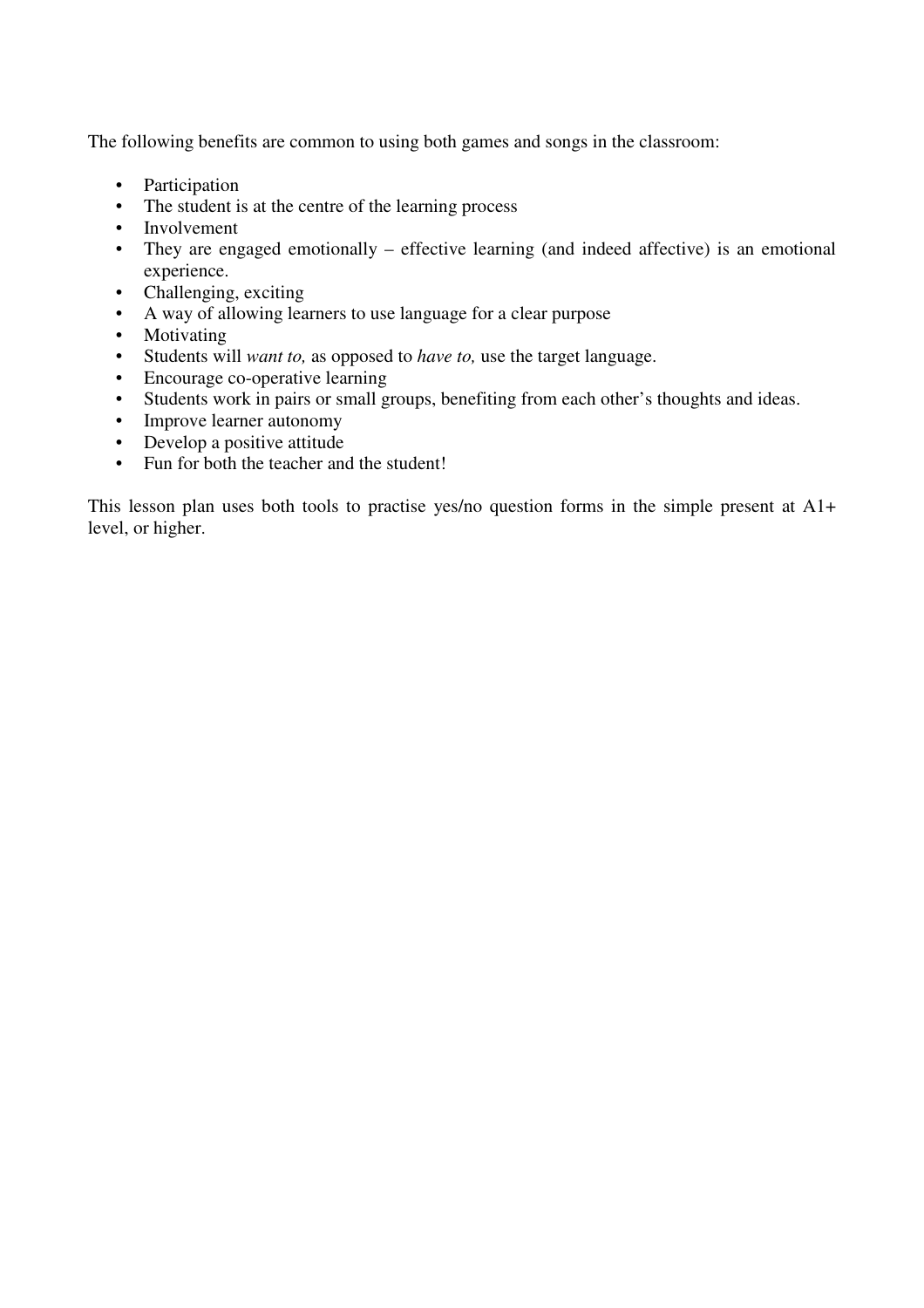## **Game**

Warm up - Ask students if they like playing games. What is their favourite game?

Write the following dialogue on the board (before the lesson starts!), or print it onto a photocopy. If this is not possible, ask two students to role play it in front of the class.

- A: Hey, let's play a game! Write a famous person's name on a piece of paper.
- B: OK. Let me think… How about…
- A: No! Don't tell me! Stick it on my forehead.
- B: Are you crazy? Hmmm....OK..
- A: Now I've got ten questions, but the answers are only yes or no. Ready?
- B: Yes or no… Yes!
- A: Right… First… Is it a man?
- B: Yes, it is!
- A: Good! Is he American?
- B: No, he's English.
- A: Don't tell me! Say yes or no!
- B: OK... No, he isn't American...

Ask students to role play this dialogue in pairs.

Students then play the game together. You can provide them with post-its if necessary. Allow them just 10 or 20 questions, or maybe give them a time limit.

Now tell students you would like them to guess who your favourite singer is. Students ask you up to 10 or 20 Yes/No questions to elicit Elvis Presley. (If students are aware that Elvis is not your favourite singer, you can tell them he is your friend's favourite!) Only accept correctly formed questions in the present simple.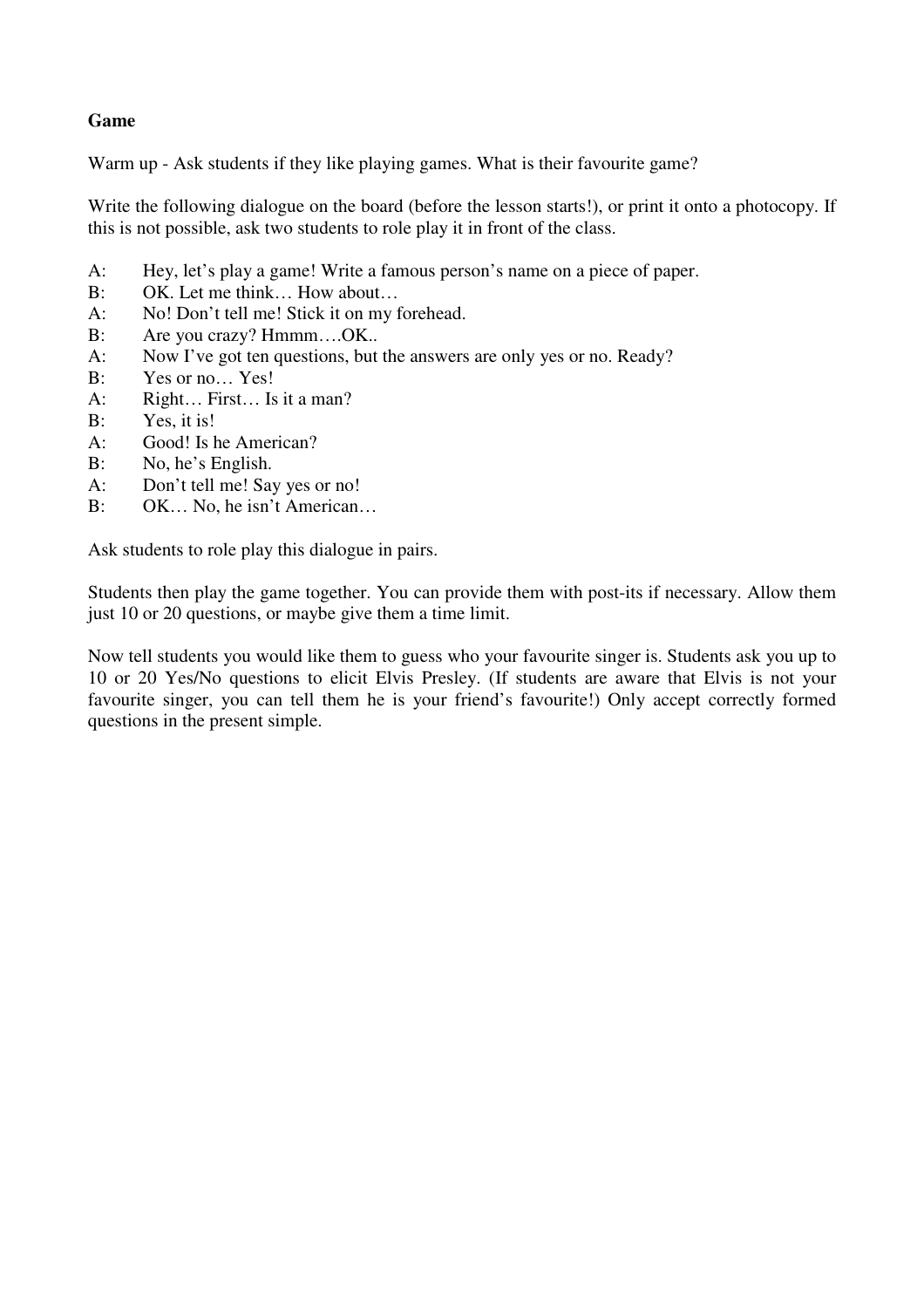#### **Song**

Explain that you will give them the incomplete lyrics of "Are You Lonesome Tonight?", one of Elvis's best known songs, which they will complete before listening to the song.

Vocabulary - write the following on the board (or on a photocopy), and ask students to match the words with their meanings. You can point out that "lonely" is more commonly used than "lonesome". (note: this activity can also be done after the next activity).

| lonesome   | a modal used (with $1st$ person or plural) for suggestions |  |
|------------|------------------------------------------------------------|--|
| miss       | adjective to mean a lot of light                           |  |
| stray      | hurt                                                       |  |
| bright     | old word for room                                          |  |
| empty/bare | the place you stand outside the front door                 |  |
| parlour    | to feel alone                                              |  |
| doorstep   | to wander                                                  |  |
| pain       | to wish someone (or something) was with you                |  |
| shall      | with nothing there                                         |  |

Correct, then write the following on the board, or print it onto a photocopy (note: there is a very similar printable version of this activity, with a link to the youtube video of the song, on the Downloadable Worksheets page in the Teachers' Area of www.tuneintoenglish.com)

| Are you lonesome tonight?                    |                          | No, I'm not lonesome tonight.                 |
|----------------------------------------------|--------------------------|-----------------------------------------------|
|                                              |                          | No, I don't miss you tonight.                 |
|                                              |                          | No, I'm not sorry we drifted apart.           |
|                                              | to a bright summer's day | No, my memory doesn't stray to a              |
| When I kissed you and called you sweetheart? |                          |                                               |
|                                              | empty and bare?          | No, the chairs in my parlour don't seem empty |
|                                              | and picture me there?    | No, I don't gaze at my doorstep and picture   |
|                                              |                          | No, my heart isn't filled with pain.          |
| Shall I come back again?                     |                          |                                               |
| Tell me dear,                                |                          | No, I'm not lonesome tonight.                 |

Ask students to complete the gaps on the left using Yes/No questions (the answers are in the right hand column). Point out that some questions will use the verb *to be,* others the auxiliary verb *do.* 

Allow them to compare with their partner, then play the song. Students check their answers while listening. Allow them to compare again, then correct in open class.

Sing the song together. There is a long spoken part, but tell students not to worry about this, just to enjoy Elvis's wonderful voice!